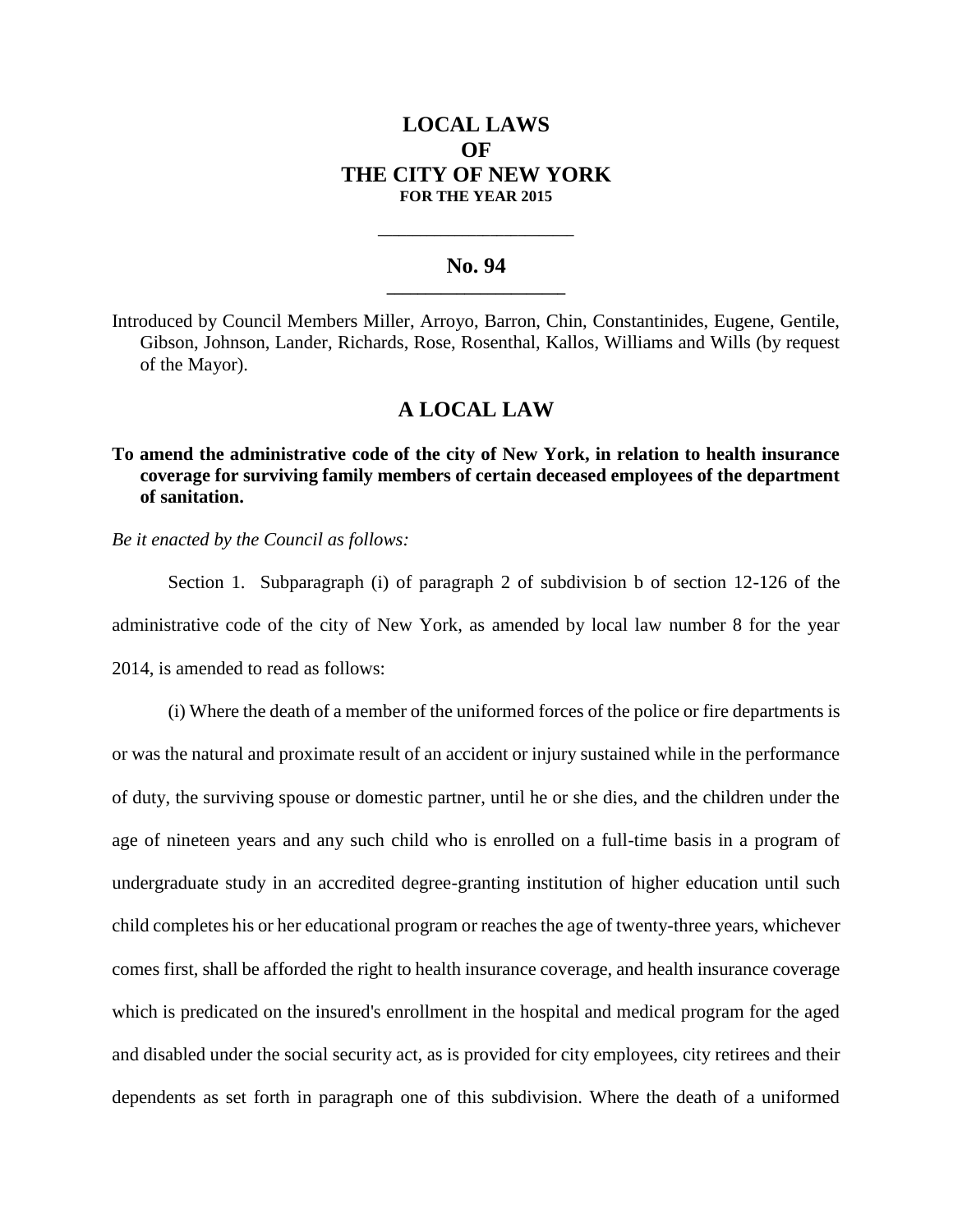member of the correction or sanitation departments has occurred while such employee was in active service as the natural and proximate result of an accident or injury sustained while in the performance of duty, the surviving spouse or domestic partner, until he or she dies, and the child of such employee who is under the age of nineteen years and any such child who is enrolled on a full-time basis in a program of undergraduate study in an accredited degree-granting institution of higher education until such child completes his or her educational program or reaches the age of twenty-three years, whichever comes first, shall be afforded the right to health insurance coverage, and health insurance coverage which is predicated on the insured's enrollment in the hospital and medical program for the aged and disabled under the social security act, as is provided for city employees, city retirees and their dependents as set forth in paragraph one of this subdivision. Where the death of an employee of the fire department of the city of New York who was serving in a title whose duties are those of an emergency medical technician or advanced emergency medical technician (as those terms are defined in section three thousand one of the public health law), or whose duties required the direct supervision of employees whose duties are those of an emergency medical technician or advanced emergency medical technician (as those terms are defined in section three thousand one of the public health law) is or was the natural and proximate result of an accident or injury sustained while in the performance of duty on or after September eleventh, two thousand one, the surviving spouse or domestic partner, until he or she dies, and the children under the age of nineteen years and any such child who is enrolled on a full-time basis in a program of undergraduate study in an accredited degree-granting institution of higher education until such child completes his or her educational program or reaches the age of twenty-three years, whichever comes first, shall be afforded the right to health insurance coverage, and health insurance coverage which is predicated on the insured's enrollment in the hospital and medical program for the aged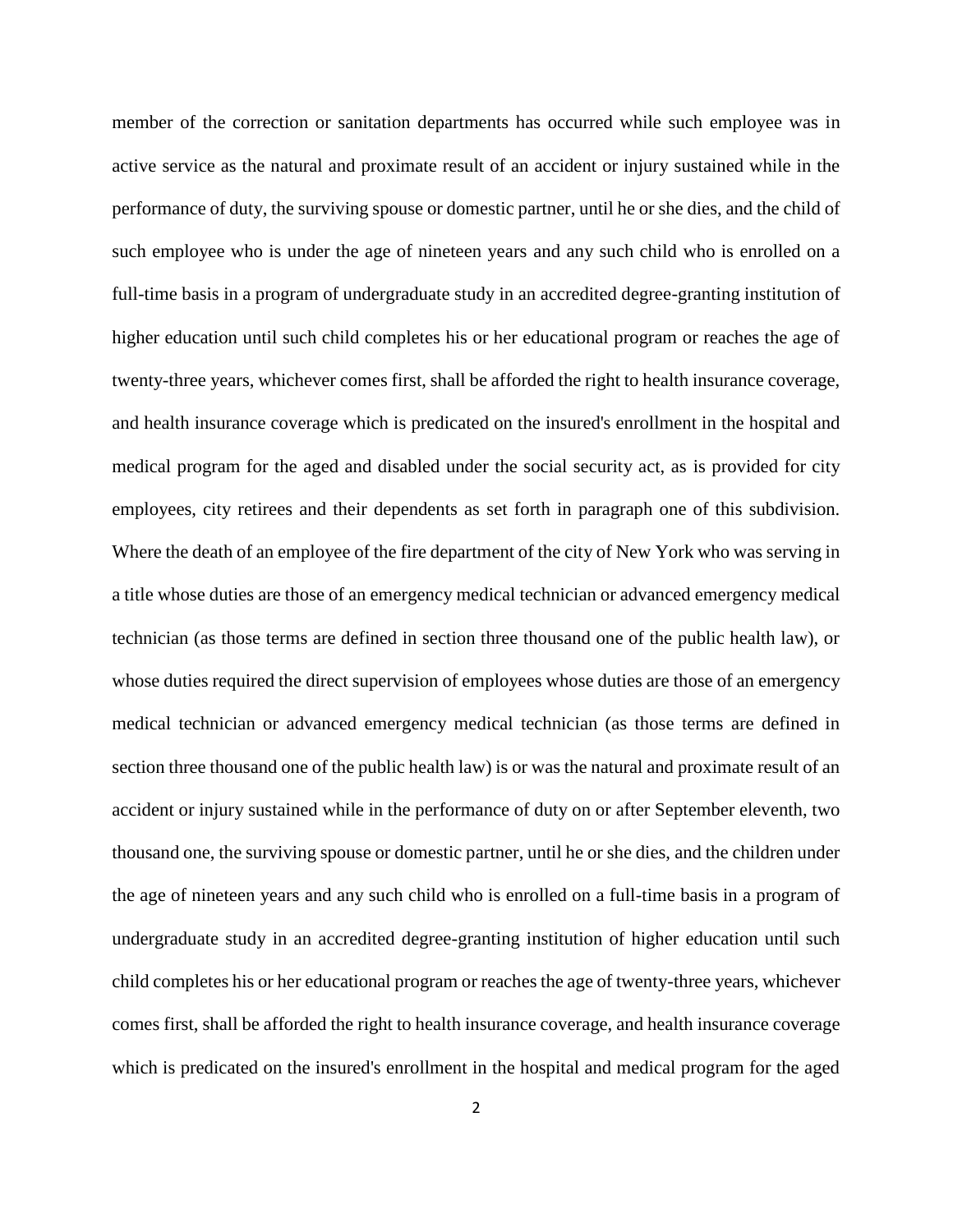and disabled under the social security act, as is provided for city employees, city retirees and their dependents as set forth in paragraph one of this subdivision.

The mayor may, in his or her discretion, authorize the provision of such health insurance coverage for the surviving spouses, domestic partners and children of employees of the fleet services division of the police department who died on or after October first, nineteen hundred ninety-eight and before April thirtieth, nineteen hundred ninety-nine; the surviving spouses, domestic partners and children of employees of the roadway repair and maintenance division of the department of transportation who died on or after September first, two thousand five and before September twenty-eighth, two thousand five; the surviving spouses, domestic partners and children of employees of the bureau of wastewater treatment of the department of environmental protection who died on or after January eighth, two thousand nine and before January tenth, two thousand nine or the surviving spouses, domestic partners and children of employees of the bureau of water supply of such agency who died on or after February second, two thousand fourteen and before February fourth, two thousand fourteen; [and] the surviving spouses, domestic partners and children of employees of the traffic enforcement district of the transportation bureau of the police department who died on or after November first, two thousand thirteen and before December first, two thousand thirteen; *and the surviving spouses, domestic partners and children of employees of the sanitation enforcement division of the department of sanitation who died on or after July twenty-eighth, two thousand fifteen and before July thirtieth, two thousand fifteen* as a natural and proximate result of an accident or injury sustained while in the performance of duty, subject to the same terms, conditions and limitations set forth in the section. Provided, however, and notwithstanding any other provision of law to the contrary, and solely for the purposes of this subparagraph, a member otherwise covered by this subparagraph shall be deemed to have died as